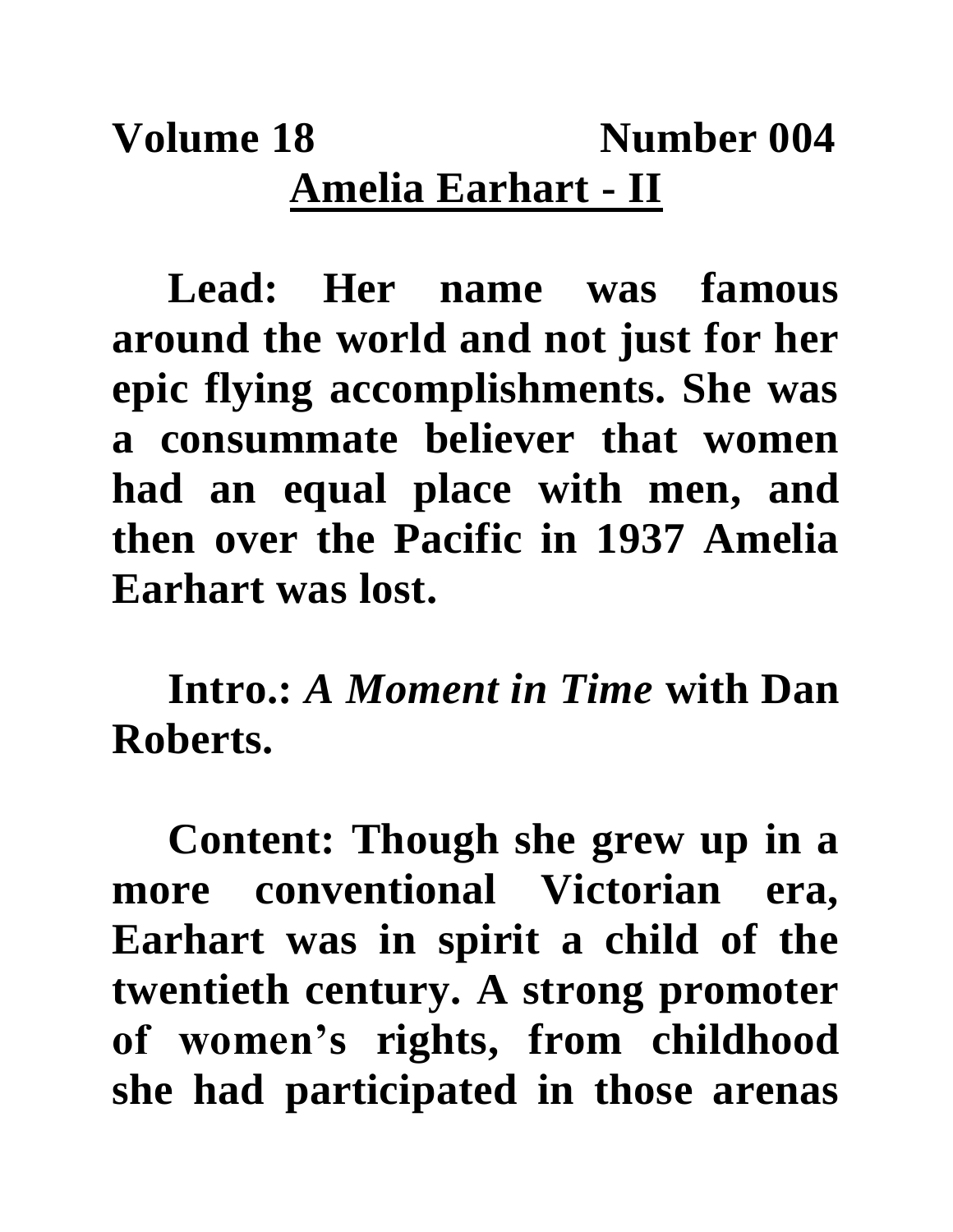**usually reserved for boys and then men. She believed that notions of retiring femininity were outdated and everything she did paved the way for women to follow: athletically, professionally, and personally. Her position on the faculty of Purdue University, advising on aeronautics and women's career opportunities, allowed her to influence a new generation of women leaders.**

**Earhart's husband, George Putnam, published her books and encouraged her exploits including the last, a flight around the world, not the first, but it would have been the longest. In 1936 Purdue helped her buy a new Lockheed Electra, a highpowered twin-engine tail-dragger,**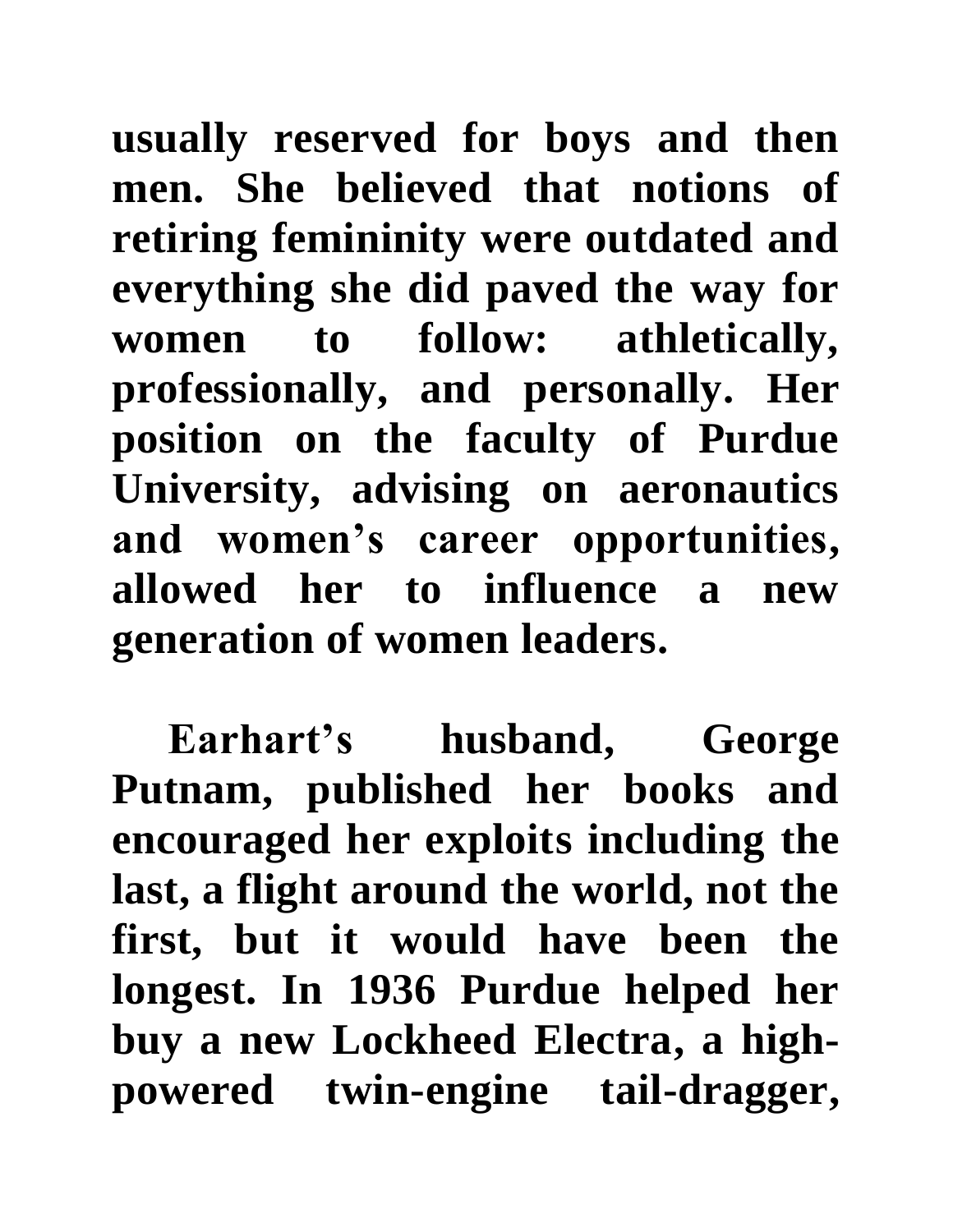**and she began to prepare for her global flight. She chose as her navigator Fred Noonan, formerly of Pan Am Airway, and they departed Miami June 1, 1937.** 

**She worked her way south and then across Africa and Southeast Asia arriving a month later in New Guinea. All that remained was the 7000 mile stretch across the Pacific. It would be the fatal stretch. They took off on July 2nd headed for Howland Island, 2500 miles away. Unfortunately, they were using substandard navigation equipment and neither had extensive experience in radio navigation. They disappeared and after an exhaustive search were given up for lost. To this day Amelia**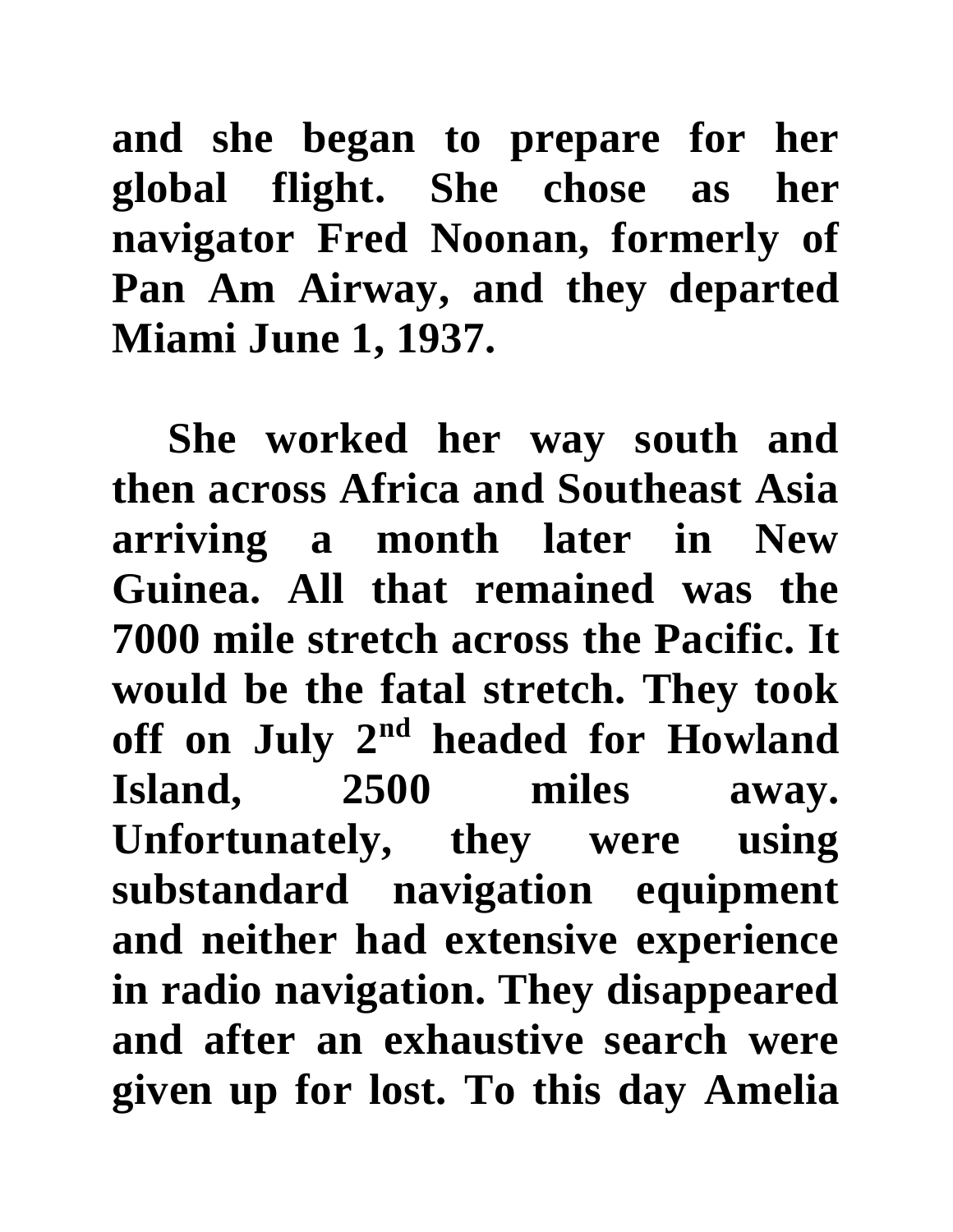**Earhart has captured the fascination of millions, particularly women, having helped define the meaning of pioneer in aviation and in life. Research assistance by Emma Mulrine from Richmond, Virginia this is Dan Roberts.**